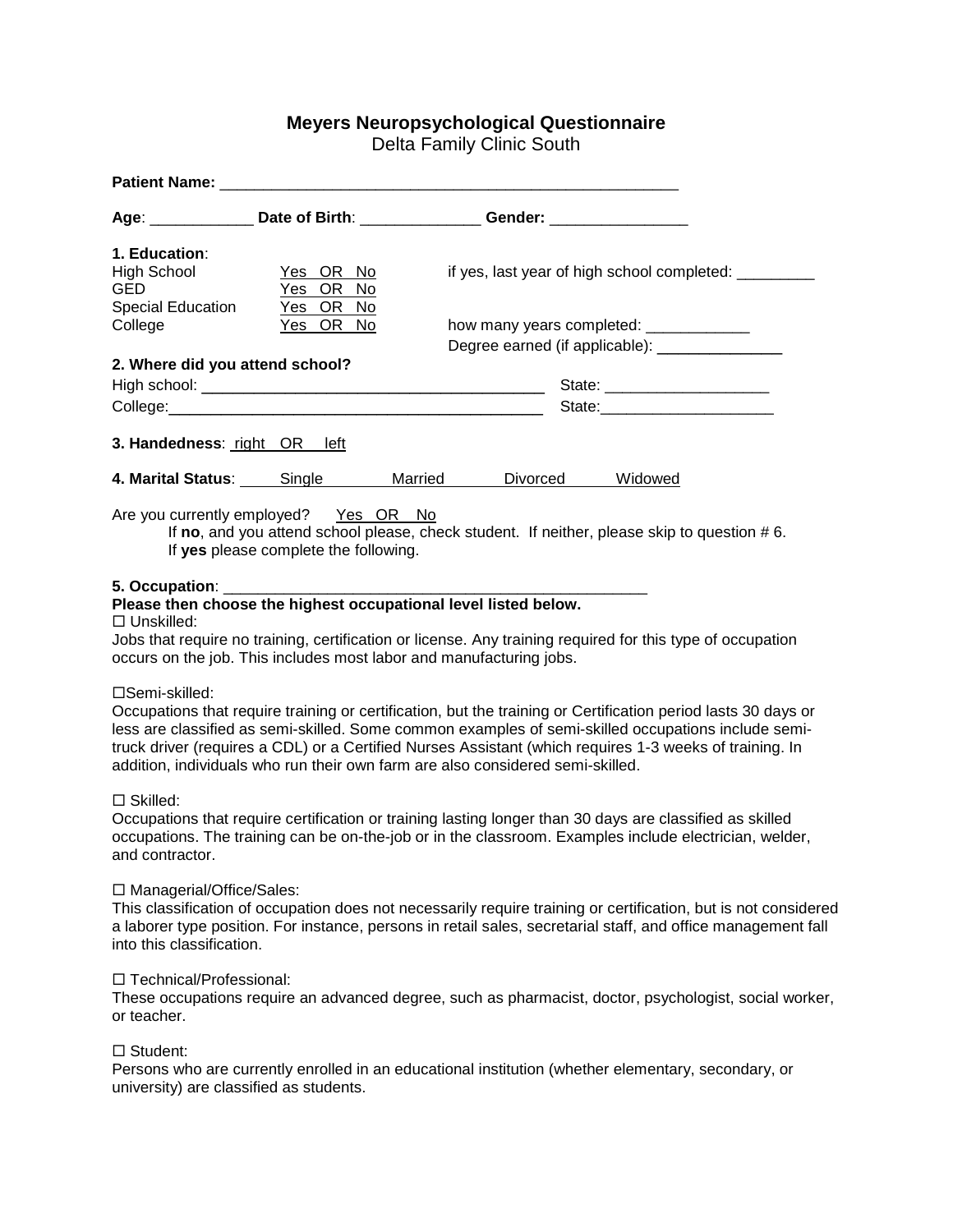| Tell me about your work history from high school on: |  |
|------------------------------------------------------|--|
|                                                      |  |

## **6. Are you currently collecting disability benefits from the government?** Yes OR No

## **7. Independence: Please choose an option below**

□ Yes: Persons who are living on their own or with others and assume the responsibilities of selfsufficiency are classified as independent. In addition, children, who are living at home with their parents, are also classified as independent because they are as independent as society would expect them to be.

 **Partially Independent and Driving:** Once a person has lost the ability to supply one of their own basic needs (i.e. care for own finances or cooking meals, managing medications) then they are partially independent; but the individual is still allowed to drive.

 **Partially Independent and Not Driving:** Once a person has lost the ability to supply one of their own basic needs (i.e. care for own finances or cooking meals, managing medications) then they are partially independent; and the individual is also not allowed to drive.

**Not Independent:** Has lost independence in two or more areas of function and is not allowed to drive

\_\_\_\_\_\_\_\_\_\_\_\_\_\_\_\_\_\_\_\_\_\_\_\_\_\_\_\_\_\_\_\_\_\_\_\_\_\_\_\_\_\_\_\_\_\_\_\_\_\_\_\_\_\_\_\_\_\_\_\_\_\_\_\_\_\_\_\_\_\_ \_\_\_\_\_\_\_\_\_\_\_\_\_\_\_\_\_\_\_\_\_\_\_\_\_\_\_\_\_\_\_\_\_\_\_\_\_\_\_\_\_\_\_\_\_\_\_\_\_\_\_\_\_\_\_\_\_\_\_\_\_\_\_\_\_\_\_\_\_\_

\_\_\_\_\_\_\_\_\_\_\_\_\_\_\_\_\_\_\_\_\_\_\_\_\_\_\_\_\_\_\_\_\_\_\_\_\_\_\_\_\_\_\_\_\_\_\_\_\_\_\_\_\_\_\_\_\_\_\_\_\_\_\_\_\_\_\_\_\_\_ \_\_\_\_\_\_\_\_\_\_\_\_\_\_\_\_\_\_\_\_\_\_\_\_\_\_\_\_\_\_\_\_\_\_\_\_\_\_\_\_\_\_\_\_\_\_\_\_\_\_\_\_\_\_\_\_\_\_\_\_\_\_\_\_\_\_\_\_\_\_

# **8. Who referred you to Delta Family Clinic? \_\_\_\_\_\_\_\_\_\_\_\_\_\_\_\_\_\_\_\_\_\_\_\_\_\_\_\_\_\_\_\_** Referral info**:** \_\_\_\_\_\_\_\_\_\_\_\_\_\_\_\_\_\_\_\_\_\_\_\_\_\_\_

**9. What was the reason for the referral:** (Head injury, Memory Loss, Car Accident Etc.): \_\_\_\_\_\_\_\_\_\_

**10. What was the date of this incident or onset of illness?** \_\_\_\_\_\_\_\_\_\_\_\_\_\_\_\_\_\_\_\_\_ OR N/A

|  | 11. Tell me about how your accident or illness occurred: |  |
|--|----------------------------------------------------------|--|
|  |                                                          |  |

**12. Did your accident or illness cause you to lose consciousness or alter your consciousness?** Yes OR No

**13. Please list any hospitalizations or medical treatment you sought for your current difficulties including medical studies, brain scans, etc.:** \_\_\_\_\_\_\_\_\_\_\_\_\_\_\_\_\_\_\_\_\_\_\_\_\_\_\_\_\_\_\_\_\_\_\_\_\_\_

\_\_\_\_\_\_\_\_\_\_\_\_\_\_\_\_\_\_\_\_\_\_\_\_\_\_\_\_\_\_\_\_\_\_\_\_\_\_\_\_\_\_\_\_\_\_\_\_\_\_\_\_\_\_\_\_\_\_\_\_\_\_\_\_\_\_\_\_\_\_ \_\_\_\_\_\_\_\_\_\_\_\_\_\_\_\_\_\_\_\_\_\_\_\_\_\_\_\_\_\_\_\_\_\_\_\_\_\_\_\_\_\_\_\_\_\_\_\_\_\_\_\_\_\_\_\_\_\_\_\_\_\_\_\_\_\_\_\_\_\_

\_\_\_\_\_\_\_\_\_\_\_\_\_\_\_\_\_\_\_\_\_\_\_\_\_\_\_\_\_\_\_\_\_\_\_\_\_\_\_\_\_\_\_\_\_\_\_\_\_\_\_\_\_\_\_\_\_\_\_\_\_\_\_\_\_\_\_\_\_\_ \_\_\_\_\_\_\_\_\_\_\_\_\_\_\_\_\_\_\_\_\_\_\_\_\_\_\_\_\_\_\_\_\_\_\_\_\_\_\_\_\_\_\_\_\_\_\_\_\_\_\_\_\_\_\_\_\_\_\_\_\_\_\_\_\_\_\_\_\_\_

\_\_\_\_\_\_\_\_\_\_\_\_\_\_\_\_\_\_\_\_\_\_\_\_\_\_\_\_\_\_\_\_\_\_\_\_\_\_\_\_\_\_\_\_\_\_\_\_\_\_\_\_\_\_\_\_\_\_\_\_\_\_\_\_\_\_\_\_\_\_

\_\_\_\_\_\_\_\_\_\_\_\_\_\_\_\_\_\_\_\_\_\_\_\_\_\_\_\_\_\_\_\_\_\_\_\_\_\_\_\_\_\_\_\_\_\_\_\_\_\_\_\_\_\_\_\_\_\_\_\_\_\_\_\_\_\_\_\_\_\_

**14. List any symptoms you have been experiencing secondary to your current difficulties:** \_\_\_\_\_

**15. Please list all emotional symptoms: \_\_\_\_\_\_\_\_\_\_**\_\_\_\_\_\_\_\_\_\_\_\_\_\_\_\_\_\_\_\_\_\_\_\_\_\_\_\_\_\_\_\_\_

**16. Please list all physical symptoms: \_\_\_\_\_\_\_\_\_\_\_\_\_\_**\_\_\_\_\_\_\_\_\_\_\_\_\_\_\_\_\_\_\_\_\_\_\_\_\_\_\_\_\_\_